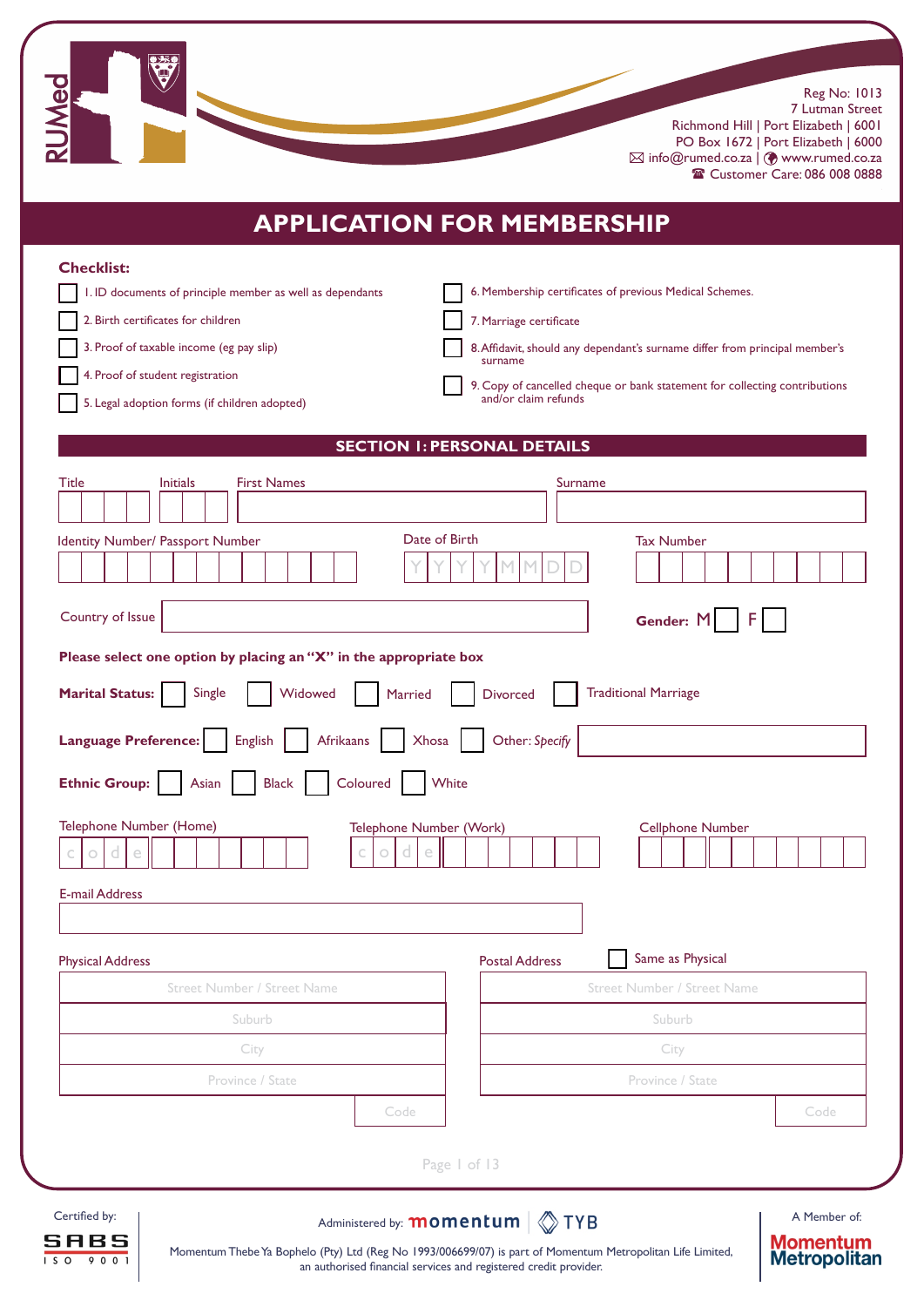| ID/Passport Number:                                                                                                                                                                                                                                                                                                                                                                                                                                                                                                            |
|--------------------------------------------------------------------------------------------------------------------------------------------------------------------------------------------------------------------------------------------------------------------------------------------------------------------------------------------------------------------------------------------------------------------------------------------------------------------------------------------------------------------------------|
| <b>Primary Member Consent Section</b><br>You give permission to make information available to the third party/family member specified below.<br><b>First Names</b><br><b>Title</b><br><b>Initials</b><br><b>Surname</b><br>Identity / Passport<br><b>Contact Number</b><br><b>Number</b><br>Please select one option by placing an "X" in the appropriate box<br>Relationship<br>All consent<br><b>Updating details</b><br>Financial info<br>Clinical info<br>None<br>Print Name and Surname of Member:<br>Date:<br>Signature: |
|                                                                                                                                                                                                                                                                                                                                                                                                                                                                                                                                |
| <b>SECTION 2: EMPLOYER TO COMPLETE AND SIGN</b>                                                                                                                                                                                                                                                                                                                                                                                                                                                                                |
| Employer<br>Paypoint                                                                                                                                                                                                                                                                                                                                                                                                                                                                                                           |
| Scheme Join Date<br><b>Tax Number</b><br><b>Basic Salary</b><br>M<br>$\mathbf R$                                                                                                                                                                                                                                                                                                                                                                                                                                               |
| Clock/Payroll Number<br>Date of Employment<br>Date of Benefit<br>M                                                                                                                                                                                                                                                                                                                                                                                                                                                             |
| <b>Adult Dependents</b><br><b>Number of Subsidised Dependants:</b><br>Spouse<br>Children                                                                                                                                                                                                                                                                                                                                                                                                                                       |
| We confirm that the applicant is employed by us and commenced employment on the above date. Contributions are being deducted according<br>to the selected RUMed Rules. All sections of the application form have been completed and signed.                                                                                                                                                                                                                                                                                    |
| Employer's Telephone Number<br><b>Employer's Fax Number</b><br>d<br>е<br>d<br>e<br>$\circ$<br>О                                                                                                                                                                                                                                                                                                                                                                                                                                |
| <b>COMPANY STAMP</b><br><b>Employer's E-mail Address</b>                                                                                                                                                                                                                                                                                                                                                                                                                                                                       |
| <b>REQUIRED</b><br>Name of Medical Scheme/<br>Salary Administrator                                                                                                                                                                                                                                                                                                                                                                                                                                                             |
| Desigination                                                                                                                                                                                                                                                                                                                                                                                                                                                                                                                   |
| Signature:                                                                                                                                                                                                                                                                                                                                                                                                                                                                                                                     |
| Date:                                                                                                                                                                                                                                                                                                                                                                                                                                                                                                                          |
|                                                                                                                                                                                                                                                                                                                                                                                                                                                                                                                                |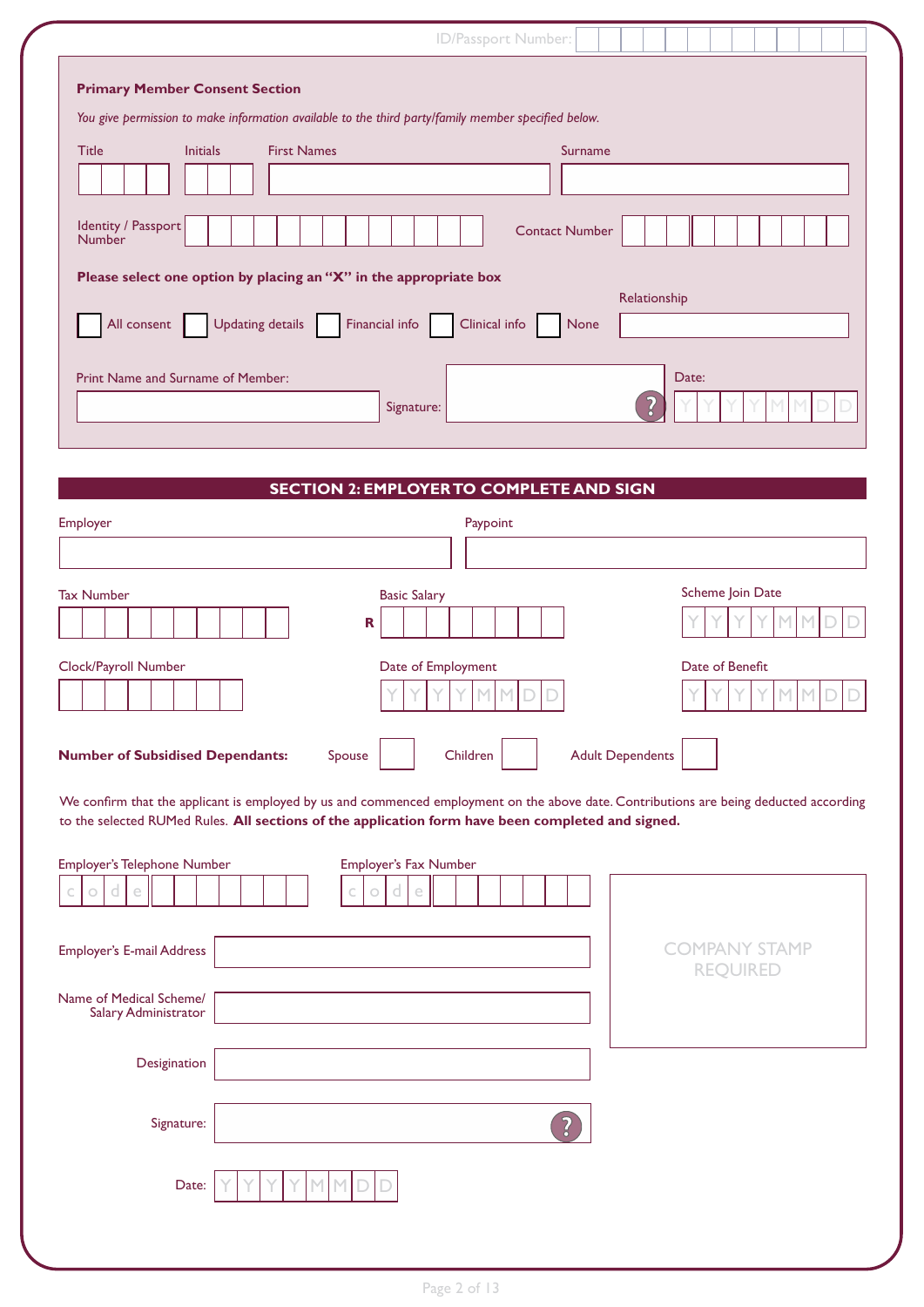|                                                                                                                                                                                                                                                    | ID/Passport Number:                             |
|----------------------------------------------------------------------------------------------------------------------------------------------------------------------------------------------------------------------------------------------------|-------------------------------------------------|
|                                                                                                                                                                                                                                                    | <b>SECTION 3: PREVIOUS MEDICAL SCHEMES</b>      |
| Please provide full details of previous membership of registered Medical scheme (starting with most recent) and provide proof by<br>attaching your Certificates of Membership. (Your previous Medical scheme membership card will not be accepted) |                                                 |
| Scheme<br>Date<br><b>Name</b><br>from                                                                                                                                                                                                              | Certificate Attached<br>YES<br>NO               |
| Membership<br>Date<br><b>Number</b><br>to                                                                                                                                                                                                          | Years / Months on<br>М<br>Medical scheme        |
| <b>Scheme</b><br>Date<br>from<br><b>Name</b>                                                                                                                                                                                                       | Certificate Attached<br>YES<br><b>NO</b>        |
| Membership<br>Date<br><b>Number</b><br>to                                                                                                                                                                                                          | Years / Months on<br>Medical scheme             |
| <b>Scheme</b><br>Date<br>from<br><b>Name</b>                                                                                                                                                                                                       | Certificate Attached<br><b>YES</b><br><b>NO</b> |
| Membership<br>Date<br><b>Number</b><br>to                                                                                                                                                                                                          | Years / Months on<br>Medical scheme             |
|                                                                                                                                                                                                                                                    | <b>SECTION 4: YOUR DEPENDANT'S DETAILS</b>      |
| <b>A. SPOUSE'S DETAILS</b>                                                                                                                                                                                                                         |                                                 |
| <b>Title</b><br><b>First Names</b><br><b>Initials</b>                                                                                                                                                                                              | Surname                                         |
|                                                                                                                                                                                                                                                    |                                                 |
| Identity Number/ Passport Number                                                                                                                                                                                                                   | Date of Birth<br>Gender:<br>M                   |
| Telephone Number (Home)<br>Telephone Number (Work)<br>d<br>d<br>e<br>e<br>C<br>$\circ$                                                                                                                                                             | <b>Cellphone Number</b>                         |
| <b>E-mail Address</b>                                                                                                                                                                                                                              |                                                 |
|                                                                                                                                                                                                                                                    |                                                 |
| <b>Physical Address</b>                                                                                                                                                                                                                            | Same as Physical<br><b>Postal Address</b>       |
| <b>Street Number / Street Name</b>                                                                                                                                                                                                                 | <b>Street Number / Street Name</b>              |
| Suburb                                                                                                                                                                                                                                             | Suburb                                          |
| City                                                                                                                                                                                                                                               | City                                            |
| Province / State                                                                                                                                                                                                                                   | Province / State                                |
| Code                                                                                                                                                                                                                                               | Code                                            |
| <b>Spouse's Consent Section</b><br>You give permission to make information available to the third party/family member specified below.<br><b>First Names</b><br><b>Title</b><br><b>Initials</b>                                                    | Surname                                         |
| Identity / Passport                                                                                                                                                                                                                                |                                                 |
| Number                                                                                                                                                                                                                                             | <b>Contact Number</b>                           |
| Please select one option by placing an "X" in the appropriate box<br><b>Updating details</b><br>Financial info<br>All consent                                                                                                                      | Relationship<br>Clinical info<br>None           |
| Print Name and Surname of Member:                                                                                                                                                                                                                  | Date:                                           |
| Signature:                                                                                                                                                                                                                                         | <b>MM</b>                                       |
|                                                                                                                                                                                                                                                    |                                                 |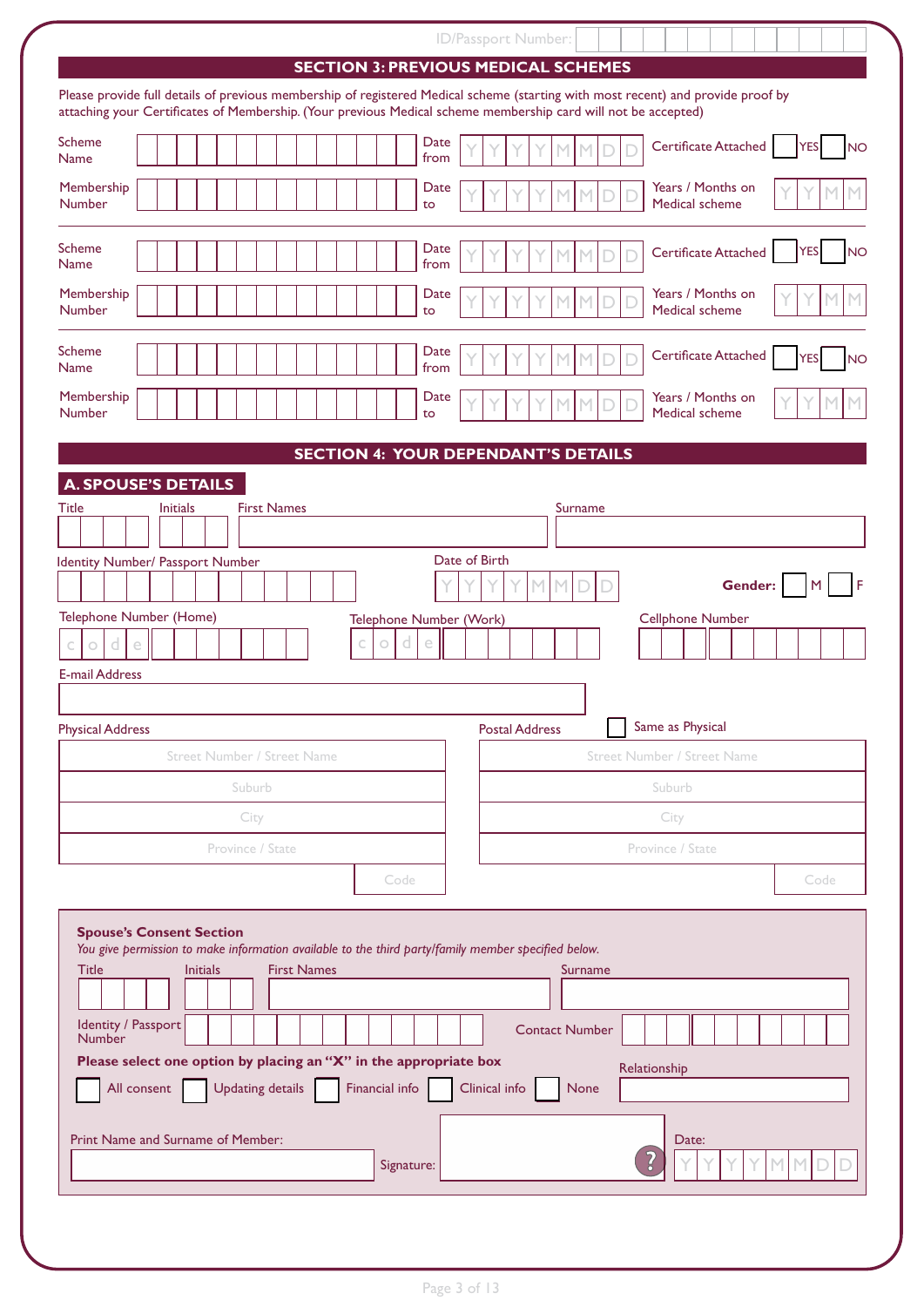|                                         | ID/Passport Number:                                                                                                |                         |
|-----------------------------------------|--------------------------------------------------------------------------------------------------------------------|-------------------------|
| <b>B. OTHER DEPENDANTS</b>              |                                                                                                                    |                         |
|                                         | Note: Additional documentation is required when adding a Common Law Partner / Adopted Child / Foster Child.        |                         |
|                                         | Please refer to Checklist on page 1. Acceptance of dependants will be decided in accordance with the Scheme Rules. |                         |
| <b>First Names</b><br>DI                | Surname                                                                                                            | <b>Cellphone Number</b> |
|                                         |                                                                                                                    |                         |
| Identity Number/ Passport Number        | Date of Birth<br>Relationship                                                                                      | Gender:                 |
|                                         |                                                                                                                    |                         |
|                                         |                                                                                                                    |                         |
|                                         | If your dependant is your child and is 21 years and older, or your parent, are they: Married:                      | <b>YES</b><br><b>NO</b> |
| YES I<br>- NO                           | YES<br><b>NO</b><br>Monthly                                                                                        |                         |
| Financially dependant on you?           | $\overline{\mathbf{R}}$<br>Does your dependant earn an income?<br>Income:                                          |                         |
| <b>First Names</b>                      | Surname                                                                                                            | <b>Cellphone Number</b> |
| D <sub>2</sub>                          |                                                                                                                    |                         |
| Identity Number/ Passport Number        | Date of Birth                                                                                                      |                         |
|                                         | Relationship                                                                                                       | Gender:                 |
|                                         |                                                                                                                    | м                       |
|                                         | If your dependant is your child and is 21 years and older, or your parent, are they: Married:                      | <b>YES</b><br><b>NO</b> |
| YES NO                                  | YES.<br><b>NO</b>                                                                                                  |                         |
| Financially dependant on you?           | Monthly R<br>Does your dependant earn an income?<br>Income:                                                        |                         |
|                                         |                                                                                                                    |                         |
| <b>First Names</b><br>D <sub>3</sub>    | Surname                                                                                                            | <b>Cellphone Number</b> |
|                                         |                                                                                                                    |                         |
| <b>Identity Number</b>                  | Date of Birth<br>Relationship                                                                                      | Gender:                 |
|                                         |                                                                                                                    | M                       |
|                                         |                                                                                                                    |                         |
|                                         | If your dependant is your child and is 21 years and older, or your parent, are they: Married:                      | <b>YES</b><br><b>NO</b> |
| YES NO                                  | YES NO                                                                                                             |                         |
|                                         |                                                                                                                    |                         |
| Financially dependant on you?           | <b>Monthly</b><br>$\mathbf R$<br>Does your dependant earn an income?<br>Income:                                    |                         |
| <b>First Names</b>                      | Surname                                                                                                            | <b>Cellphone Number</b> |
| D <sub>4</sub>                          |                                                                                                                    |                         |
|                                         |                                                                                                                    |                         |
| Identity Number/ Passport Number        | Date of Birth<br>Relationship                                                                                      | Gender:                 |
|                                         |                                                                                                                    | м                       |
|                                         |                                                                                                                    |                         |
|                                         | If your dependant is your child and is 21 years and older, or your parent, are they: Married:                      | <b>YES</b><br><b>NO</b> |
| YES.<br>NO                              | <b>NO</b>                                                                                                          |                         |
| Financially dependant on you?           | Monthly R<br>Does your dependant earn an income?<br>Income:                                                        |                         |
| <b>First Names</b><br>D <sub>5</sub>    | Surname                                                                                                            | <b>Cellphone Number</b> |
|                                         |                                                                                                                    |                         |
| Identity Number/ Passport Number        | Date of Birth<br>Relationship                                                                                      | Gender:                 |
|                                         |                                                                                                                    |                         |
|                                         |                                                                                                                    |                         |
|                                         | If your dependant is your child and is 21 years and older, or your parent, are they: Married:                      | <b>YES</b><br><b>NO</b> |
| YES NO                                  | <b>YES</b><br><b>NO</b>                                                                                            |                         |
| Financially dependant on you?           | Monthly R<br>Does your dependant earn an income?<br>Income:                                                        |                         |
| <b>First Names</b>                      | Surname                                                                                                            | <b>Cellphone Number</b> |
| D <sub>6</sub>                          |                                                                                                                    |                         |
|                                         |                                                                                                                    |                         |
| Identity Number/ Passport Number        | Date of Birth<br>Relationship                                                                                      | Gender:                 |
|                                         |                                                                                                                    | M                       |
|                                         |                                                                                                                    |                         |
|                                         | If your dependant is your child and is 21 years and older, or your parent, are they: Married:                      | <b>YES</b><br><b>NO</b> |
| YES NO<br>Financially dependant on you? | YES NO<br>Monthly R<br>Does your dependant earn an income?<br>Income:                                              |                         |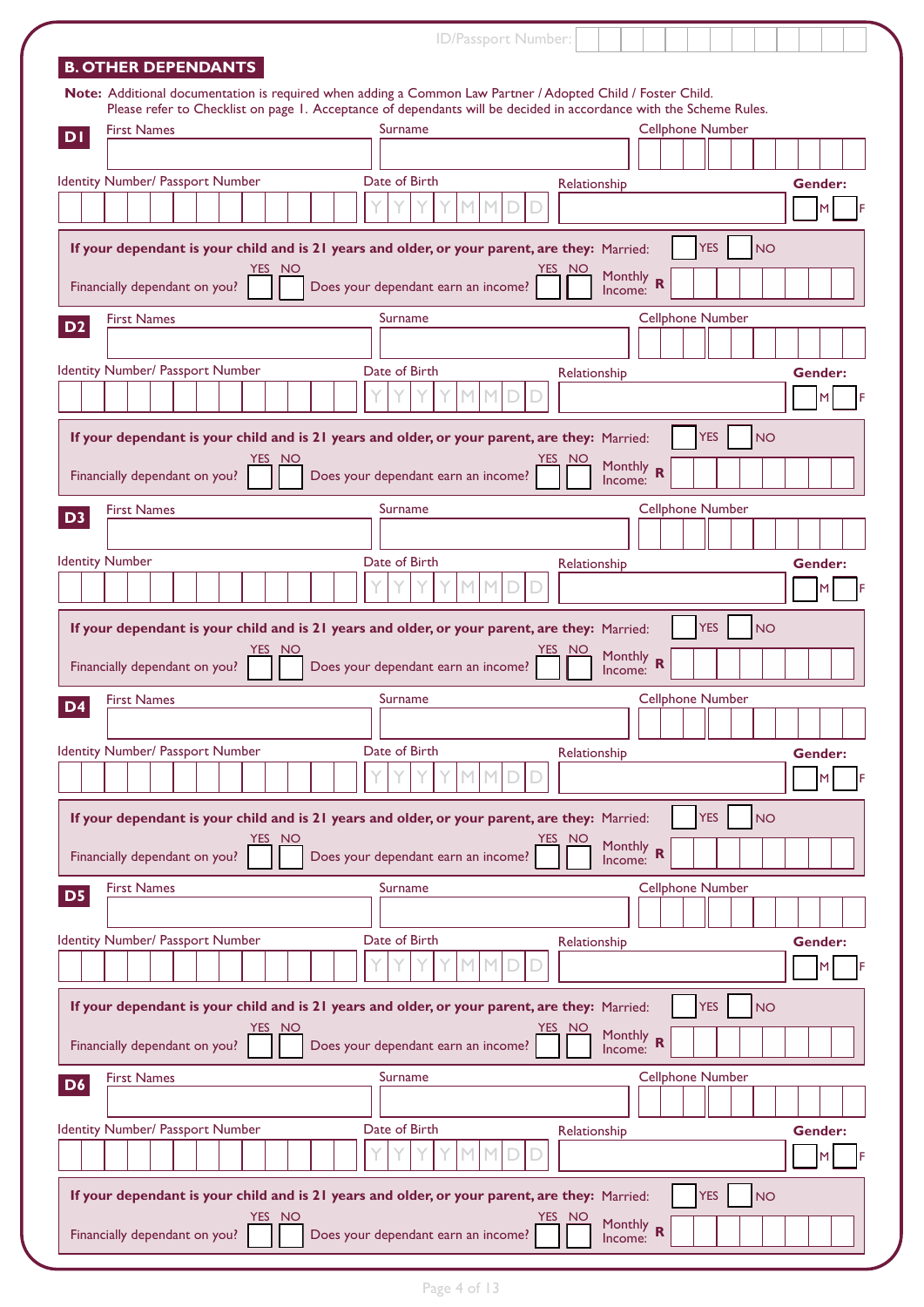|                                                         | ID/Passport Number:                                                                                                                                                                                                                                                                                                                                                                       |                                                                                                                                                                                     |
|---------------------------------------------------------|-------------------------------------------------------------------------------------------------------------------------------------------------------------------------------------------------------------------------------------------------------------------------------------------------------------------------------------------------------------------------------------------|-------------------------------------------------------------------------------------------------------------------------------------------------------------------------------------|
|                                                         | <b>SECTION 5: BANKING DETAILS</b>                                                                                                                                                                                                                                                                                                                                                         |                                                                                                                                                                                     |
|                                                         | I hereby instruct RUMed Medical Scheme to electronically collect contributions or to deposit refunds into my bank account. I<br>understand that credit card accounts may not be used for these transactions. I also irrevocably authorise RUMed Medical Scheme to<br>reverse any erroneous transaction and/or to rectify any incorrect electronic transfer of funds without prior notice. |                                                                                                                                                                                     |
| Account Holders Signature:                              |                                                                                                                                                                                                                                                                                                                                                                                           | Date:                                                                                                                                                                               |
|                                                         | PLEASE TICK (MORE THAN ONE OPTION CAN BE SELECTED)                                                                                                                                                                                                                                                                                                                                        |                                                                                                                                                                                     |
|                                                         |                                                                                                                                                                                                                                                                                                                                                                                           | USE THIS ACCOUNT FOR CONTRIBUTION COLLECTIONS (PENSIONERS AND PRIVATE MEMBERS - Contribution payments deducted in Advance)                                                          |
| USE THIS ACCOUNT FOR CLAIM REFUNDS                      |                                                                                                                                                                                                                                                                                                                                                                                           |                                                                                                                                                                                     |
| <b>BANK NAME</b>                                        |                                                                                                                                                                                                                                                                                                                                                                                           |                                                                                                                                                                                     |
| <b>BRANCH NAME</b>                                      |                                                                                                                                                                                                                                                                                                                                                                                           | <b>BANK DATE STAMP</b>                                                                                                                                                              |
| <b>ACCOUNT HOLDER NAME</b>                              |                                                                                                                                                                                                                                                                                                                                                                                           | <b>REQUIRED</b>                                                                                                                                                                     |
| <b>BANK ACCOUNT NUMBER</b>                              |                                                                                                                                                                                                                                                                                                                                                                                           |                                                                                                                                                                                     |
| <b>ACCOUNT TYPE</b>                                     | <b>CHEQUE</b><br><b>SAVINGS</b><br><b>CURRENT</b>                                                                                                                                                                                                                                                                                                                                         | <b>TRANSMISSION</b>                                                                                                                                                                 |
| with a copy of the account holder's ID document         | *Submit a copy of a cancelled cheque or confirmation of banking details for collecting contributions and/or claim refunds.                                                                                                                                                                                                                                                                | *If the bank account is in another person's name, then the account holder should also sign this form, giving the Scheme permission to deduct the contributions from his/her account |
|                                                         | <b>SECTION 6: MEDICAL HEALTH QUESTIONAIRE</b>                                                                                                                                                                                                                                                                                                                                             |                                                                                                                                                                                     |
|                                                         | <b>SECTION A: Information on symptoms, conditions or disorders</b>                                                                                                                                                                                                                                                                                                                        |                                                                                                                                                                                     |
|                                                         | (Must be completed for the main applicant, spouse/partner and all dependants).                                                                                                                                                                                                                                                                                                            |                                                                                                                                                                                     |
| any of the following symptoms, conditions or disorders? |                                                                                                                                                                                                                                                                                                                                                                                           | Please indicate if you or any dependant in this application ever experienced, been treated for, or are you currently suffering from                                                 |
|                                                         | full list of conditions, symptoms or disorders. Please include congenital abnormalities.                                                                                                                                                                                                                                                                                                  | We have listed some examples of conditions, symptoms or disorders under each question. These are only examples and not the                                                          |
|                                                         | This section is extremely important. Any omission or misrepresentation of information may lead to refusal to admit to pay<br>any claims for treatment received, or the scheme can terminate your membership. All conditions, symptoms or disorders<br>have to be declared, no matter how insignificant they may seem.                                                                     | <b>IMPORTANT - PLEASE SUPPLY DETAILS ON PAGE 7 FOR ANY CONDITION THAT HAS BEEN TICKED.</b>                                                                                          |
| <b>I. Tumours, growths and skin disorders</b>           | YES<br><b>NO</b>                                                                                                                                                                                                                                                                                                                                                                          | List member or dependant name/s                                                                                                                                                     |
| abnormal PSA result.                                    | Example: abnormal pap smear results, skin lesions, breast disease, non-cancerous<br>tumours, cancerous tumours, cancer of any organ, fibrocystic breast disease,<br>fibroadenoma, fibroadenosis, lump in breast, abnormal mammogram result,                                                                                                                                               |                                                                                                                                                                                     |
| 2. Heart and circulation conditions                     | <b>YES</b><br><b>NO</b>                                                                                                                                                                                                                                                                                                                                                                   | List member or dependant name/s                                                                                                                                                     |
|                                                         | Example: chest pain, palpitations, shortness of breath, coronary heart disease,<br>angina, heart attack, arrhythmia, high blood pressure cardiomyopathy, valvular<br>heart disease or heart valve replacement, congenital heart disease, rheumatic<br>fever, high cholesterol, previous heart surgery, stents, pacemaker.                                                                 |                                                                                                                                                                                     |
| 3. Gynaecological and obstetric conditions              | <b>YES</b><br><b>NO</b>                                                                                                                                                                                                                                                                                                                                                                   | List member or dependant name/s                                                                                                                                                     |
|                                                         | Example: abnormal pap smear results, abnormal menstrual bleeding, endometriosis,<br>miscarriage, polycystic ovarian syndrome, infertility, menopause, ectopic pregnancy.                                                                                                                                                                                                                  |                                                                                                                                                                                     |
|                                                         | <b>YES</b><br><b>NO</b><br>Are you or any dependants pregnant or suspect pregnancy?                                                                                                                                                                                                                                                                                                       |                                                                                                                                                                                     |
|                                                         | If yes, list dependant name and date of last menstrual period                                                                                                                                                                                                                                                                                                                             |                                                                                                                                                                                     |
| 4. Mental health<br><b>YES</b>                          | <b>INO</b>                                                                                                                                                                                                                                                                                                                                                                                | List member or dependant name/s                                                                                                                                                     |
| attempt, counselling, bulimia.                          | Example: mood disorders (depression, bipolar disorder), anxiety disorders,<br>schizophrenia, personality disorders, sleeping disorders (like narcolepsy),<br>eating disorders, Alzheimer's disease, autism, dementia, attention<br>deficit-hyperactivity disorder, drug and/or alcohol abuse or rehabilitation, suicide                                                                   |                                                                                                                                                                                     |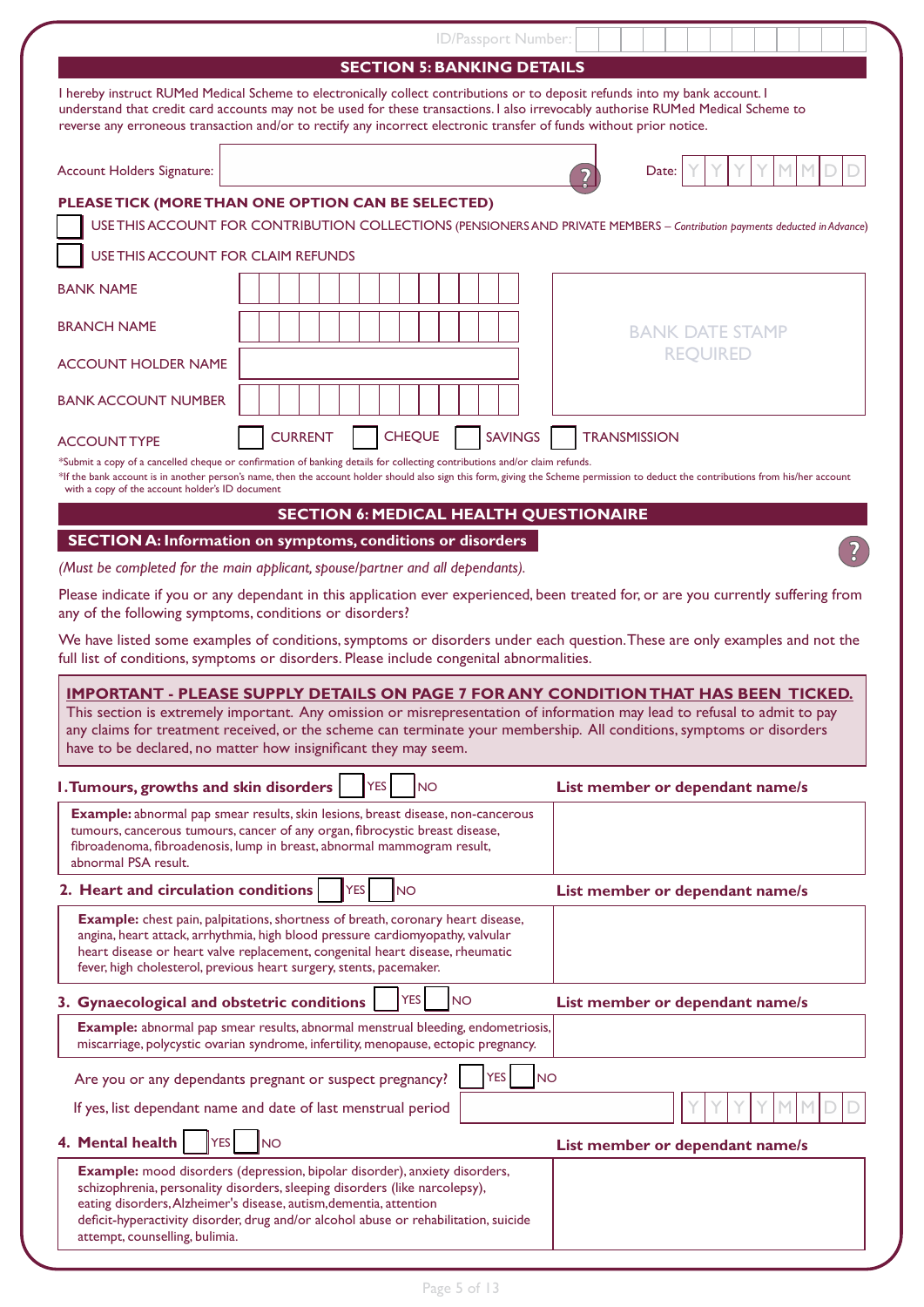| ID/Passport Number:                                                                                                                                                                                                                                                                                                                                                                                                                                                                                                                                                                                                                                                                                                                                                                                                                                                                                                                                                                     |                                 |
|-----------------------------------------------------------------------------------------------------------------------------------------------------------------------------------------------------------------------------------------------------------------------------------------------------------------------------------------------------------------------------------------------------------------------------------------------------------------------------------------------------------------------------------------------------------------------------------------------------------------------------------------------------------------------------------------------------------------------------------------------------------------------------------------------------------------------------------------------------------------------------------------------------------------------------------------------------------------------------------------|---------------------------------|
| 5. Metabolic or endocrine conditions<br><b>YES</b><br><b>NO</b>                                                                                                                                                                                                                                                                                                                                                                                                                                                                                                                                                                                                                                                                                                                                                                                                                                                                                                                         | List member or dependant name/s |
| Example: diabetes (high blood sugar), thyroid disease, Addison's disease, Cushing's<br>syndrome, metabolic syndrome, parathyroid disease, Paget's disease, osteoporosis,<br>growth deficiency.                                                                                                                                                                                                                                                                                                                                                                                                                                                                                                                                                                                                                                                                                                                                                                                          |                                 |
| <b>YES</b><br><b>6. Gastrointestinal conditions</b><br><b>NO</b>                                                                                                                                                                                                                                                                                                                                                                                                                                                                                                                                                                                                                                                                                                                                                                                                                                                                                                                        | List member or dependant name/s |
| <b>Example:</b> hepatitis, cirrhosis, portal hypertension, alcoholic liver disease, liver<br>failure, haemochromatosis, pancreatitis, cystic fibrosis, gall bladder, gall stones,<br>GORD (reflux), heartburn, oesophageal disease, hernias, atrophic gastritis,<br>ulcers, stomach ulcers, malabsorption, Crohn's disease, ulcerative colitis,<br>diverticulitis.                                                                                                                                                                                                                                                                                                                                                                                                                                                                                                                                                                                                                      |                                 |
| 7. Brain and nerve conditions<br><b>YES</b><br><b>NO</b>                                                                                                                                                                                                                                                                                                                                                                                                                                                                                                                                                                                                                                                                                                                                                                                                                                                                                                                                | List member or dependant name/s |
| Example: stroke, epilepsy, multiple sclerosis, motor neuron disease, myasthenia<br>gravis, migraine, cerebral palsy, Parkinson's disease, paraplegia, hemiplegia,<br>quadriplegia, spinal cord injury, hydrocephalus, vetriculo-peritoneal shunt<br>(VP shunt), mental retardation, CVA, bleeding on the brain.                                                                                                                                                                                                                                                                                                                                                                                                                                                                                                                                                                                                                                                                         |                                 |
| 8. Breathing and respiratory conditions<br><b>YES</b><br><b>NO</b>                                                                                                                                                                                                                                                                                                                                                                                                                                                                                                                                                                                                                                                                                                                                                                                                                                                                                                                      | List member or dependant name/s |
| Example: asthma, chronic obstructive pulmonary disease, bronchiectasis,<br>tuberculosis, bronchitis or emphysema, cystic fibrosis, sarcoidosis, pneumonia.                                                                                                                                                                                                                                                                                                                                                                                                                                                                                                                                                                                                                                                                                                                                                                                                                              |                                 |
| <b>YES</b><br><b>NO</b><br>9. Musculoskeletal (back, bone and muscle pain)                                                                                                                                                                                                                                                                                                                                                                                                                                                                                                                                                                                                                                                                                                                                                                                                                                                                                                              | List member or dependant name/s |
| <b>Example:</b> arthritis (any form), ongoing neck and/or back pain, ankylosing<br>spondylitis, lupus, Sjögren's syndrome, scleroderma, polymyositis, dermatomyositis,<br>polyarteritis nodosa, Wegener's granulomatosis, sarcoidosis, fibromyalgia,<br>degenerative disc disease, scoliosis, kyphosis, spinal stenosis, neurogenic<br>bladder, gout, fractures, physical disability                                                                                                                                                                                                                                                                                                                                                                                                                                                                                                                                                                                                    |                                 |
| 10. Kidney or urinary conditions including<br><b>YES</b><br><b>INO</b><br>current or past dialysis                                                                                                                                                                                                                                                                                                                                                                                                                                                                                                                                                                                                                                                                                                                                                                                                                                                                                      | List member or dependant name/s |
| Example: kidney and/or renal failure, kidney stones, recurrent urinary infections,<br>glomerulonephritis, nephrotic syndromepolycystic kidney disease, urinary<br>incontinence, bladder infections, other bladder or kidney problems                                                                                                                                                                                                                                                                                                                                                                                                                                                                                                                                                                                                                                                                                                                                                    |                                 |
| <b>11. Blood conditions</b><br><b>YES</b><br><b>NO</b>                                                                                                                                                                                                                                                                                                                                                                                                                                                                                                                                                                                                                                                                                                                                                                                                                                                                                                                                  | List member or dependant name/s |
| <b>Example:</b> deep vein thrombosis, anaemia, ITP (platelet deficiency), polycythaemia<br>vera, blood clotting diseases, leukaemia, lymphoma, pulmonary embolus,<br>haemophilia and other bleeding disorders.                                                                                                                                                                                                                                                                                                                                                                                                                                                                                                                                                                                                                                                                                                                                                                          |                                 |
| * HIV and AIDS: If you and/or any of your dependants are HIV positive or have AIDS and would prefer not to disclose your and/or their HIV<br>status on this form due to confidentiality you or they must call us on WELLNESS NUMBER: 086 010 3228 with in seven working days from the<br>date we activate your Medical Scheme membership. We treat this information in the strictest confidence. If you, or one or more of your dependants<br>are HIV-positive, it is in your interest to register on the Wellness Programme. The Medical Scheme may have waiting periods that apply in<br>certain circumstances. This means there may be a set time period before the Medical Scheme starts paying for any general or specific medical<br>conditions. A 12-month condition specific waiting period may therefore apply to this condition. If you do not let us know about your HIV<br>status within 7 days of your membership being active, we may end your Medical Scheme membership. |                                 |
| <b>YES</b><br><b>NO</b><br>12. Eye conditions                                                                                                                                                                                                                                                                                                                                                                                                                                                                                                                                                                                                                                                                                                                                                                                                                                                                                                                                           | List member or dependant name/s |
| Example: cataract, keratoconus, corneal ulcer, uveitis, glaucoma, squint, ptosis,<br>any abnormality of eyelids, retinopathy, macular degeneration, cornea transplant,<br>eye surgery, blurry vision, blindness (partial or full), retinal detachment.                                                                                                                                                                                                                                                                                                                                                                                                                                                                                                                                                                                                                                                                                                                                  |                                 |
| 13. Ear, nose and throat (ENT) and<br><b>YES</b><br><b>NO</b><br>dentistry conditions                                                                                                                                                                                                                                                                                                                                                                                                                                                                                                                                                                                                                                                                                                                                                                                                                                                                                                   | List member or dependant name/s |
| Example: chronic otitis media (middle ear infection), chronic otitis externa,<br>hearing problems, hearing aid, cochlear implant, tonsillitis, adenoiditis, vertigo,<br>deafness, sinus problem, nasal surgery, dental treatment or dental surgery.                                                                                                                                                                                                                                                                                                                                                                                                                                                                                                                                                                                                                                                                                                                                     |                                 |
| <b>YES</b><br>14. Male urogenital conditions<br><b>NO</b>                                                                                                                                                                                                                                                                                                                                                                                                                                                                                                                                                                                                                                                                                                                                                                                                                                                                                                                               | List member or dependant name/s |
| Example: prostate disorders, urogenital defects, varicoceles, tumours,<br>undescended testes, phimosis, urinary incontinence.                                                                                                                                                                                                                                                                                                                                                                                                                                                                                                                                                                                                                                                                                                                                                                                                                                                           |                                 |
| Are there any other conditions or symptoms not listed above, for which medical advice, care or treatment has been recommended or received,<br>or that could potentially result in a medical claim in the next 12 months?                                                                                                                                                                                                                                                                                                                                                                                                                                                                                                                                                                                                                                                                                                                                                                |                                 |
| If yes, please provide details in Section B on the next page<br><b>YES</b><br><b>NO</b>                                                                                                                                                                                                                                                                                                                                                                                                                                                                                                                                                                                                                                                                                                                                                                                                                                                                                                 |                                 |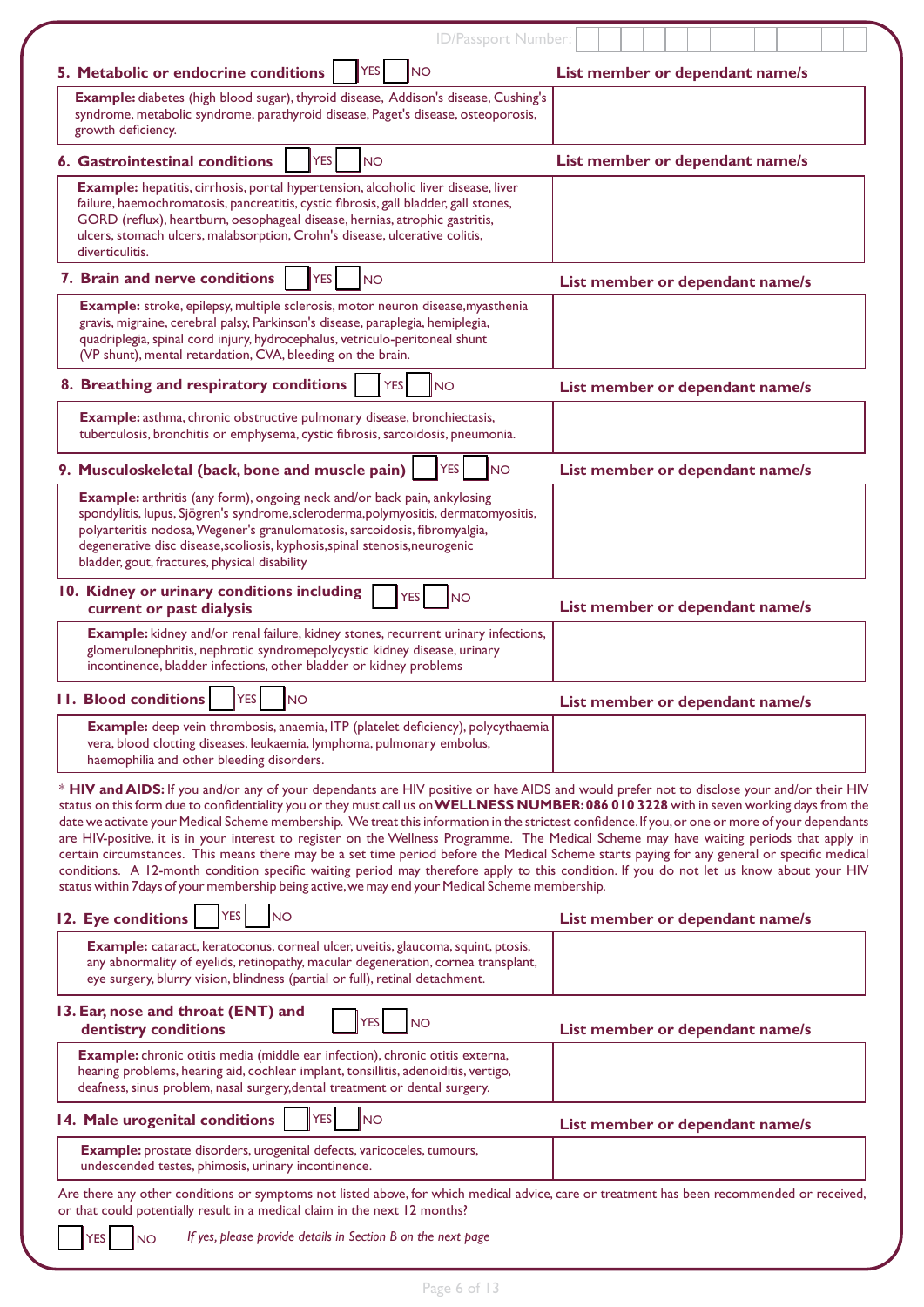| Have you or any of your dependants had surgery in the past, or are you planning to have a surgery in the next 12 months? $\vert$ YES $\vert$ NO | If yes, please provide details in Section B below. |
|-------------------------------------------------------------------------------------------------------------------------------------------------|----------------------------------------------------|
| Do you or any of your dependants currently use medication on a daily basis? $\Box$ YES NO                                                       | If yes, please provide details in Section B below. |

## **SECTION B: Beneficiary detail on symptoms, condition or disorders**

| <b>Patient Name</b> | <b>Diagnosis</b> | <b>Date Diagnosed</b>         | Date of last symptoms,<br>consult or hospitalisation | Medicine used for this<br>condition and dosage | <b>Date of last</b><br>treatment taken |
|---------------------|------------------|-------------------------------|------------------------------------------------------|------------------------------------------------|----------------------------------------|
|                     |                  |                               | D<br>Υ<br>٧<br>M.                                    |                                                | м<br>M.<br>ю                           |
|                     |                  | ⊃                             | М<br>D                                               |                                                | D                                      |
|                     |                  | D<br>n                        | Ÿ<br>$\Box$<br>м                                     |                                                | D<br>M<br>П                            |
|                     |                  | D<br>D                        | Y<br>$\Box$<br>М<br>D)                               |                                                | M<br>D                                 |
|                     |                  | $\overline{D}$<br>n           | Ÿ<br>D                                               |                                                |                                        |
|                     |                  | D                             | $\Box$<br>м                                          |                                                |                                        |
|                     |                  | D                             | $\Box$<br>м                                          |                                                | D<br>м<br>D                            |
|                     |                  | $\overline{D}$<br>D           | D<br>D)                                              |                                                |                                        |
|                     |                  | D<br>n                        | D<br>м                                               |                                                | D<br>D                                 |
|                     |                  | D                             | Y<br>D<br>м                                          |                                                | D                                      |
|                     |                  | D<br>n                        | Ÿ<br>$\Box$<br>М                                     |                                                | D<br>М                                 |
|                     |                  | D<br>D                        | D                                                    |                                                | D<br>D                                 |
|                     |                  | Y<br>$\overline{\phantom{0}}$ | Y<br>D<br>м                                          |                                                | D                                      |
|                     |                  |                               | D                                                    |                                                |                                        |
|                     |                  | D<br>D<br>M.<br>M.            | $\Box$<br>M.<br>$\Box$<br>М                          |                                                | $\Box$<br>$\Box$<br>М<br>М             |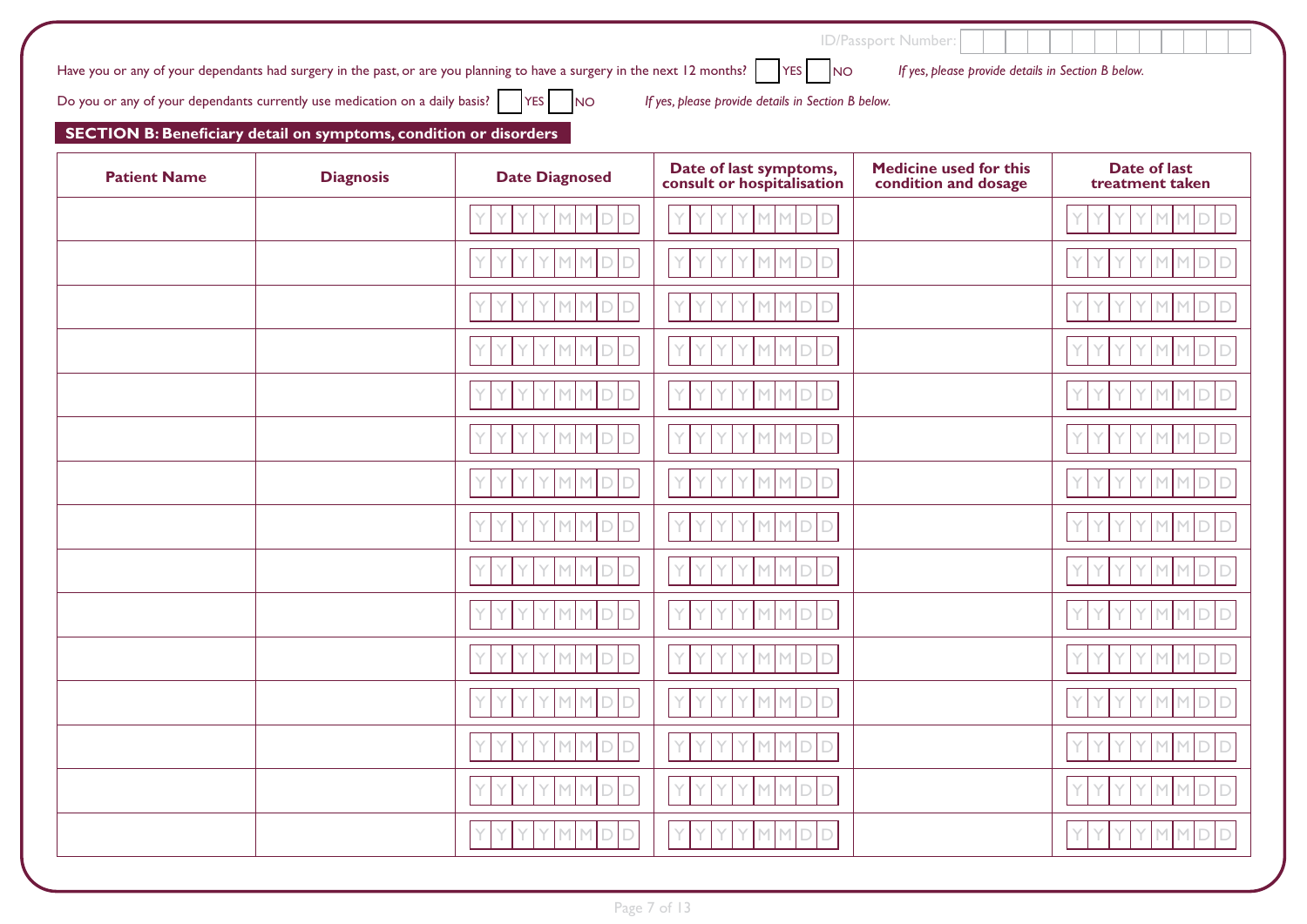

# **CONSENT FOR RUMED TO PROCESS PERSONAL INFORMATION**

We request your consent to process and obtain your personal information from any other person for the purposes set out below. While your consent is voluntary,it is a requirement for your membership of RUMed.

RUMed and the Administrator, Momentum Thebe Ya Bophelo, a division of Momentum Metropolitan Life Limited, will keep your personal information confidential and will adhere to the Protection of Personal Information Act,2013 when processing your personal information.Your personal information will be processed for the purpose of the Medical Schemes Act 131 of 1998.

If you fail to provide the personal information required or if you are not willing to agree to the processing of your personal information,then RUMed will not be able to administer or offer you membership of the medical scheme.

#### **Please read the statements below and sign your acceptance thereof.**

- 1. I authorise, and give consent to RUMed and the Administrator to collect, store, collate, process, share and further process my personal information, including health information, and that of my dependants, for purposes of my RUMed membership risk profiling and management, administration of my membership and as set out in this section.
- 2. If I have consented to the disclosure of my personal information, RUMed or the Administrator may provide my personal information to any natural or juristic person (which could include a company, corporation, state, or agency of a state, association, trust or partnership) or if a contractual relationship exists between RUMed or the Administrator which requires them to do so.
- 3. I acknowledge that I must give RUMed and the Administrator all information and evidence they may require from time to time. I authorise RUMed and the Administrator to obtain from any person, including any medical doctor or other healthcare provider who has attended to me or my dependants in the past, or who will attend to me or my dependants in the future, any information RUMed may require concerning my or any of my dependants in assessing any risk or claim in relation to this application, my membership of RUMed and risk profiling or management. I consent to that person providing, and instruct that person to provide, RUMed and the Administrator with this information on request. I waive the provisions of any law or regulation that restricts the disclosure of this information.
- 4. I have the right to withdraw my consent to have my personal information processed provided that the lawfulness of the processing of my personal information before my withdrawal will not be affected.
- 5. I have the right to object on reasonable grounds relating to my particular situation, to the processing of my persona information unless processing is required by law.
- 6. I have the right to request my personal information which is in the possession of RUMed and the Administrator, provided that I furnish adequate identification.
- 7. I have the right to request RUMed and the Administrator where necessary, to correct or delete my personal information that is inaccurate, irrelevant, excessive, outdated, incomplete, misleading, or obtained unlawfully.
- 8. If I have a complaint relating to the processing of my personal information, I agree to refer it to the Administrator to resolve it in terms of their internal complaints process first. If I am not satisfied with the outcome of the complaint, I understand that I may refer the complaint to the Information Regulator who can be contacted on 012 406 4818 or via email at inforeg@justice.gov.za.
- 9. It remains the responsibility of the applicant to make full disclosure of the required information pertaining to the applicant and/or all the dependants. Should you wish to add a medical report from your family practitioner you are welcome to do so. The Medical Schemes Act makes provisions for a membership to be terminated where non-disclosure of material information is proven and the law does not recognise ignorance as an excuse. Your signature to the application form indicates, amongst others, that you understand the terms and conditions of membership, and that the information furnished in the application form is true and correct. If you are unsure about any of the questions, please do not hesitate to contact the Medical Scheme call centre.
- 10. Disclosure of information: Any breach of any warranty or non-disclosure of any information by myself or my dependants relevant to the assessment of this application will render my membership null and void, and all contributions paid by me will be forfeited to the Scheme.

| ID/Passport Number:                  | Print Name and Surname of Member:<br>Signature:                                                                                                                                                                                   | Date: |                                                        |
|--------------------------------------|-----------------------------------------------------------------------------------------------------------------------------------------------------------------------------------------------------------------------------------|-------|--------------------------------------------------------|
|                                      | Page 8 of 13                                                                                                                                                                                                                      |       |                                                        |
| Certified by:<br>SABS<br>s o<br>9001 | Administered by: <b>momentum</b>   <b>C</b> TYB<br>Momentum Thebe Ya Bophelo (Pty) Ltd (Reg No 1993/006699/07) is part of Momentum Metropolitan Life Limited,<br>an authorised financial services and registered credit provider. |       | A Member of:<br><b>Momentum</b><br><b>Metropolitan</b> |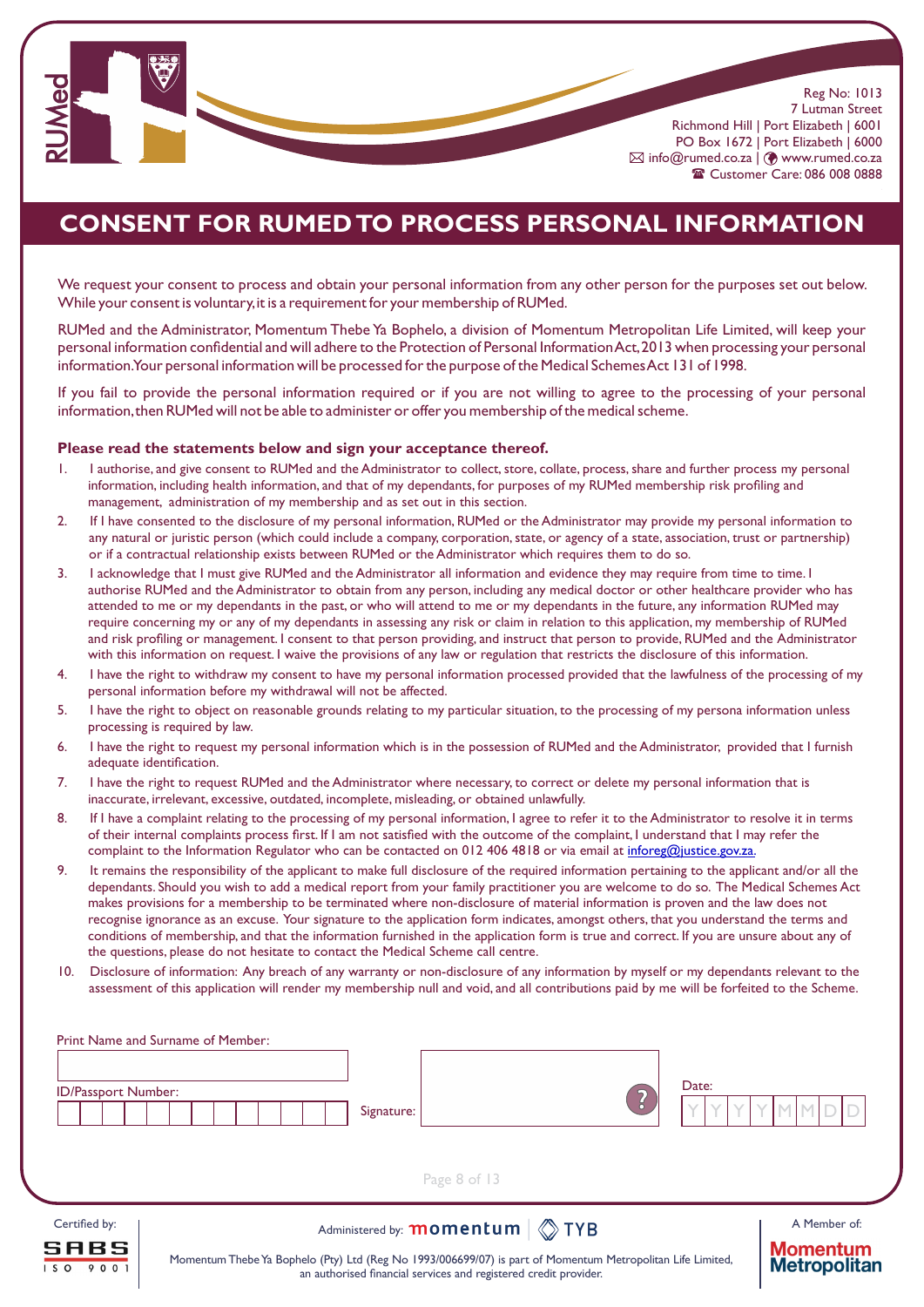

# **CHRONIC MEDICATION BENEFIT APPLICATION FORM**

#### **A. IMPORTANT INFORMATION**

- 1. One application must be completed per beneficiary applying for chronic medication. To download an additional application form visit: www.rumed.co.za
- 2. Allow one working day for the processing of your application.
- 3. The original prescription must be given to the provider who dispenses your medication.
- 4. It is essential that you submit all required information correctly and timeously as incomplete forms will not be processed.
- 5. Approval of chronic medication is subject to the rules and chronic protocols of the Scheme.
- 6. You may contact the Pharmacy Benefit Management (PBM) Team at (041) 395 4482 or chronic@rumed.co.za
- 7. Send completed forms via fax 086 680 8855, mail PO Box 1672, Port Elizabeth, 6000 or chronic@rumed.co.za

|                                                                                  | <b>B. MEMBER DETAILS</b>                                                                                                      |
|----------------------------------------------------------------------------------|-------------------------------------------------------------------------------------------------------------------------------|
| <b>Scheme</b>                                                                    | Membership Number                                                                                                             |
|                                                                                  |                                                                                                                               |
| <b>Title</b><br><b>Initials</b><br><b>First Names</b>                            | Surname                                                                                                                       |
|                                                                                  |                                                                                                                               |
| Identity Number/ Passport Number<br>Date of Birth                                | <b>E-mail Address</b>                                                                                                         |
|                                                                                  |                                                                                                                               |
| <b>Postal Address</b>                                                            |                                                                                                                               |
| <b>Street Number / Street Name</b>                                               | Telephone Number (Home)<br>d<br>e<br>$\circ$                                                                                  |
| City                                                                             | e<br>$\circ$<br>d<br>Telephone Number (Work)<br>Ċ                                                                             |
| Suburb                                                                           |                                                                                                                               |
| Province / State                                                                 | <b>Fax Number</b><br>e<br>$\circ$<br>d                                                                                        |
|                                                                                  | <b>Cellphone Number</b>                                                                                                       |
| Code                                                                             |                                                                                                                               |
|                                                                                  | <b>C. PATIENT DETAILS (Beneficiary who requires Chronic Medication)</b>                                                       |
| <b>Title</b><br><b>First Names</b><br><b>Initials</b>                            | Surname                                                                                                                       |
|                                                                                  |                                                                                                                               |
| <b>Identity Number</b>                                                           | Date of Birth                                                                                                                 |
|                                                                                  |                                                                                                                               |
| Telephone Number (Home)                                                          | Telephone Number (Work)<br><b>Fax Number</b>                                                                                  |
| d<br>$\circ$<br>d<br>ė<br>$\circ$                                                | e<br>d<br>e<br>$\circ$                                                                                                        |
| <b>Cellphone Number</b><br><b>E-mail Address</b>                                 |                                                                                                                               |
|                                                                                  |                                                                                                                               |
| The outcome of this application must be communicated to me via my email address: | <b>YES</b><br><b>NO</b>                                                                                                       |
|                                                                                  |                                                                                                                               |
|                                                                                  | Page 9 of 13                                                                                                                  |
| Certified by:                                                                    | A Member of:<br>Administered by: momentum<br>$\otimes$ TYB                                                                    |
| SABS                                                                             | <b>Momentum</b><br>Momentum Thebe Ya Bophelo (Pty) Ltd (Reg No 1993/006699/07) is part of Momentum Metropolitan Life Limited, |
| 1509001                                                                          | <b>Metropolitan</b><br>an authorised financial services and registered credit provider.                                       |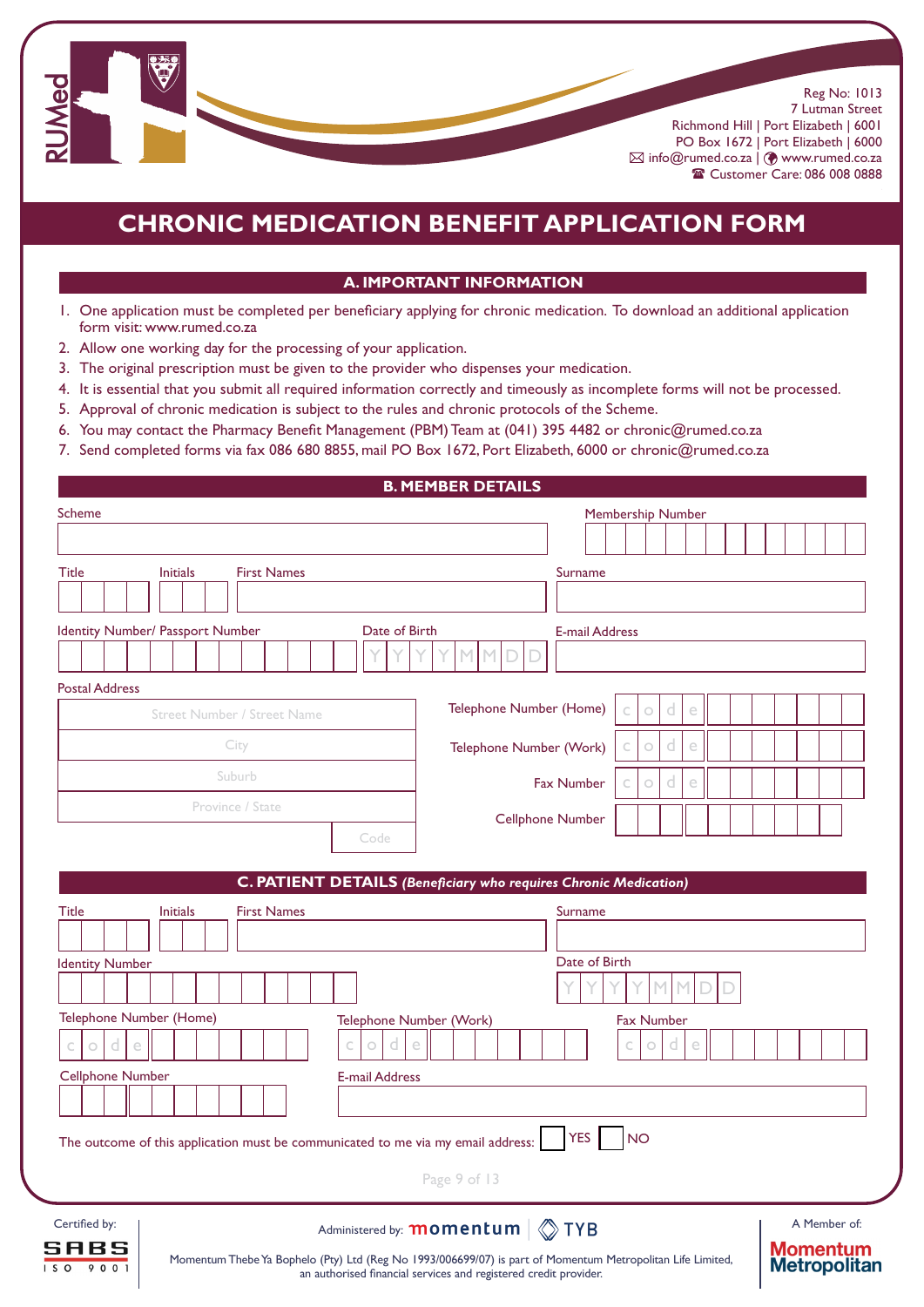| Patient Name:                                                                                              | ID Number:                                                                                                                                                                                                                                                                         |
|------------------------------------------------------------------------------------------------------------|------------------------------------------------------------------------------------------------------------------------------------------------------------------------------------------------------------------------------------------------------------------------------------|
|                                                                                                            | <b>D. PATIENT DECLARATION</b>                                                                                                                                                                                                                                                      |
| By signing below, I hereby give permission for, acknowledge and/or agree to the following:                 |                                                                                                                                                                                                                                                                                    |
| Team.                                                                                                      | My (or my minor dependant's) doctor may provide clinical information regarding my (or my minor dependant's) condition to the PBM                                                                                                                                                   |
| Any information concerning this application will remain confidential at all times.<br>$\bullet$            |                                                                                                                                                                                                                                                                                    |
| $\bullet$<br>requirements of a Disease Management Programme.                                               | It may be a pre-condition to the approval of the Chronic Medication Benefit that I (or my minor dependant) register and comply with the                                                                                                                                            |
| $\bullet$<br>outcome of this application.                                                                  | My (or my minor dependant's) doctor retains the responsibility for my (or my minor dependant's) condition, based on the understanding<br>that I (or my minor dependant) also has a responsibility towards my (or my minor dependant's) own health concerns, irrespective of the    |
| $\bullet$<br>provided. This authorisation is not a guarantee of payment.                                   | This funding authorisation is at all times subject to the Scheme rules even if a beneficiary's circumstances change after the authorisation is                                                                                                                                     |
| $\bullet$<br>Scheme rules, clinical criteria and protocols.                                                | This funding authorisation is based on the most appropriate clinical criteria in terms of the Scheme rules and protocols. All treatment<br>decisions remain the responsibility of the beneficiary's health care provider irrespective of the funding decision made in terms of the |
| $\bullet$<br>individual responses to the treatment authorised or not authorised for funding by the Scheme. | The Scheme and its Administrator shall not accept responsibility for any act, errors or omissions, loss, damage or consequences of                                                                                                                                                 |
| Patient Name (or member if patient is a minor)<br>Signature:                                               | Date:                                                                                                                                                                                                                                                                              |

#### **Clinical Information Consent Section**

*You give permission to make clinical information available to the third party/family member specified below.*

| <b>Title</b>                      | <b>Initials</b> | <b>First Names</b> |            |  | Surname               | Relationship |     |      |  |
|-----------------------------------|-----------------|--------------------|------------|--|-----------------------|--------------|-----|------|--|
|                                   |                 |                    |            |  |                       |              |     |      |  |
| Identity/Passport<br>Number       |                 |                    |            |  | <b>Contact Number</b> |              |     |      |  |
| Print Name and Surname of Patient |                 |                    |            |  |                       | Date:        |     |      |  |
|                                   |                 |                    | Signature: |  |                       |              | Y Y | ″IM⊥ |  |

### **E. CLINICAL CRITERIA**

### **The following information is required when applying for a new chronic condition.**

Certain conditions which do not appear on the form below may be considered for approval on the Chronic Benefit, although not all long-term conditions, which a doctor may define as chronic, will fulfill the criteria for approval.

*\* Chronic conditions only available on the Extended Chronic Benefit.*

| <b>Condition</b>                                       | <b>Requirements</b>                                                        |                                                                |
|--------------------------------------------------------|----------------------------------------------------------------------------|----------------------------------------------------------------|
| <b>Addison's Disease</b>                               | 1. Initial Specialist Application.                                         | 2. ACTH Stimulation Test.<br>3. Serum Cortisol Test.           |
| ADHD <sup>*</sup>                                      | 1. Initial Specialist Application.                                         | 2. Specialist motivation if $> 12$ years of age.               |
| Alzheimer's Disease*                                   | 1. Initial Specialist Application.                                         | 2. Folstein's Mini Mental Examination State (MMSE) result.     |
| Ankylosing Spondylitis*                                | 1. Initial Specialist Application.                                         |                                                                |
| Asthma                                                 | 1. Lung function test (8 years of age and older).                          |                                                                |
| Benign Prostatic Hypertrophy*                          | 1. Motivation for 2nd tier agents (e.g. Alfuzosin) and Hormone inhibitors. |                                                                |
| Bipolar Mood Disorder                                  | 1. Specialist to complete Section K.                                       |                                                                |
| <b>Bronchiectasis</b>                                  | 1. Initial Specialist Application.                                         | 2. Attach relevant radiology report.                           |
| Cardiac failure                                        | 1. Specialist to complete section G.                                       |                                                                |
| Cardiomyopathy                                         | 1. Initial Specialist Application.                                         |                                                                |
| <b>Chronic Obstructive</b><br><b>Pulmonary Disease</b> | 1. Lung function test including FEV1/FVC and FEV1 post bronchodilator.     |                                                                |
| <b>Chronic Renal Disease</b>                           | 1. Initial Specialist (Nephrologist) Application.                          | 2. Serum Urea, Creatinine and GFR.                             |
| <b>Coronary Artery Disease</b>                         | 1. Stress ECG confirming diagnosis.                                        | 2. Attach history of previous cardiovascular disease event(s). |
| <b>Crohn's Disease</b>                                 | 1. Initial Specialist Application.                                         | 2. Diagnostic reports to be supplied                           |
| Cystic Fibrosis*                                       | 1. Initial Specialist Application.                                         |                                                                |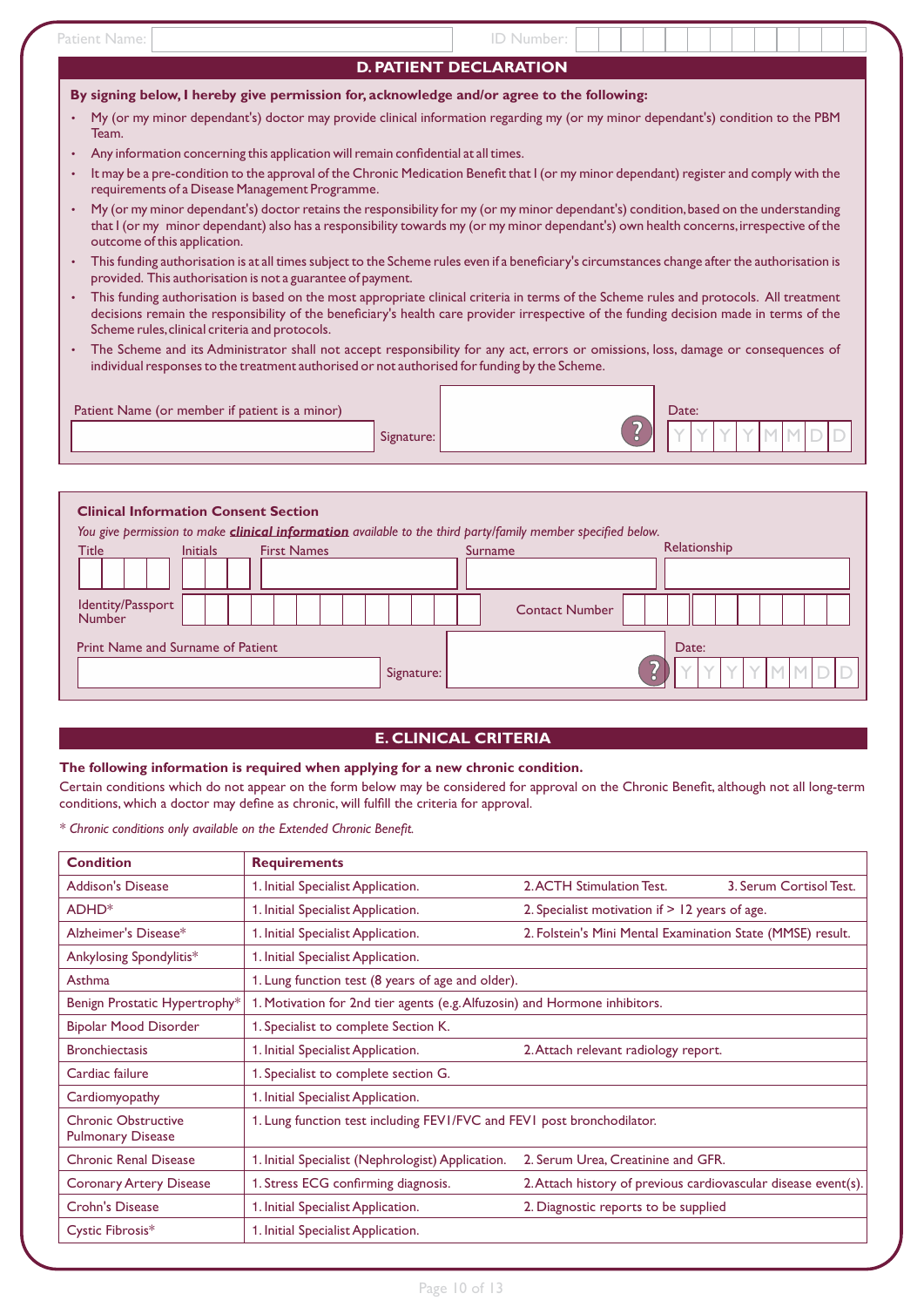| Patient Name:                                                                                       |                                                                                                                                                               | ID Number:                                                                                                                              |  |  |  |  |  |  |  |  |
|-----------------------------------------------------------------------------------------------------|---------------------------------------------------------------------------------------------------------------------------------------------------------------|-----------------------------------------------------------------------------------------------------------------------------------------|--|--|--|--|--|--|--|--|
| <b>Condition</b>                                                                                    | <b>Requirements</b>                                                                                                                                           |                                                                                                                                         |  |  |  |  |  |  |  |  |
| Depression*                                                                                         | 1. Prescriber to complete Section K.                                                                                                                          |                                                                                                                                         |  |  |  |  |  |  |  |  |
| Diabetes Insipidus                                                                                  | 1. Initial Specialist Application.                                                                                                                            | 2. Water deprivation test results.                                                                                                      |  |  |  |  |  |  |  |  |
| <b>Diabetes Mellitus</b>                                                                            | 1. Prescriber to complete Section G and H.                                                                                                                    | 2. Please attach the diagnostic Fasting/Random Blood<br>Glucose results.<br>The application cannot be reviewed if this is not submitted |  |  |  |  |  |  |  |  |
| Dysrhythmias                                                                                        | 1. Prescriber to clearly indicate ICD-10 code.                                                                                                                | 2. ECG confirming diagnosis.                                                                                                            |  |  |  |  |  |  |  |  |
| <b>Epilepsy</b>                                                                                     | 1. EEG report confirming diagnosis.                                                                                                                           | 2. Attach detailed seizure history.                                                                                                     |  |  |  |  |  |  |  |  |
| Generalised Anxiety Disorder*                                                                       | 1. Prescriber to complete Section K.                                                                                                                          |                                                                                                                                         |  |  |  |  |  |  |  |  |
| Glaucoma                                                                                            | 1. Initial Specialist Application.                                                                                                                            | 2. Supply initial diagnostic intra-ocular pressure/s.                                                                                   |  |  |  |  |  |  |  |  |
| Haemophilia                                                                                         | 1. Initial Specialist Application.<br>2. Haemophilia A (Factor VIII as % of Normal).<br>2. Haemophilia B (Factor IX as % of Normal).                          |                                                                                                                                         |  |  |  |  |  |  |  |  |
| HIV & AIDS (Call 086 010 3228<br>or email wellbeing@rumed.co.za<br>for more information)            | 1. HIV application available on website or complete section L.<br>2. Eliza test result.<br>4. Crag test if CD4 count is below 100.                            | 3. Baseline blood tests.<br>5. TB screening.                                                                                            |  |  |  |  |  |  |  |  |
| Hyperlipidaemia                                                                                     | 1. Prescriber to complete Section G and J.                                                                                                                    | 2. Please attach the diagnosing Lipogram.<br>The application cannot be reviewed if this is not submitted.                               |  |  |  |  |  |  |  |  |
| Hypertension                                                                                        | 1. Prescriber to complete Section G and I.<br>2. Initial Specialist Application if younger than 18 years of age.                                              |                                                                                                                                         |  |  |  |  |  |  |  |  |
| Hyperthyroidism                                                                                     | 1. Attach initial diagnostic report.                                                                                                                          |                                                                                                                                         |  |  |  |  |  |  |  |  |
| Hypothyroidism                                                                                      | 1. Attach initial diagnostic report.                                                                                                                          |                                                                                                                                         |  |  |  |  |  |  |  |  |
| Menopause*                                                                                          |                                                                                                                                                               | 1. Motivation required for early-onset menopause (< 40 years of age) and the prescription of Tibolone.                                  |  |  |  |  |  |  |  |  |
| <b>Multiple Sclerosis</b>                                                                           | 1. Initial Specialist Application.<br>3. Extended Disability Status score (EDSS).                                                                             | 2. Comprehensive disease history.                                                                                                       |  |  |  |  |  |  |  |  |
| Myasthena Gravis*<br>1. Initial Specialist application                                              |                                                                                                                                                               |                                                                                                                                         |  |  |  |  |  |  |  |  |
| Osteoporosis*<br>1. DEXA bone mineral density (BMD) scan and report on any additional risk factors. |                                                                                                                                                               |                                                                                                                                         |  |  |  |  |  |  |  |  |
| Parkinson's Disease<br>1. Initial Specialist Application.                                           |                                                                                                                                                               |                                                                                                                                         |  |  |  |  |  |  |  |  |
| Rheumatoid Arthritis (RA)                                                                           | been implemented.<br>2. Initial Specialist Application for Leflunomide and Specialist Motivation for Biologic DMARDs.<br>3. Baseline Disease Activity Scores. | 1. Initial diagnostic test results confirming RA may be required where a "stepped therapy" approach has not                             |  |  |  |  |  |  |  |  |
| Schizophrenia                                                                                       | 1. Psychiatrist to complete Section K.                                                                                                                        |                                                                                                                                         |  |  |  |  |  |  |  |  |
| Systemic Lupus Erythematosus                                                                        | 1. Initial Specialist Application.                                                                                                                            | 2. Comprehensive disease history                                                                                                        |  |  |  |  |  |  |  |  |
| <b>Ulcerative Colitis</b>                                                                           | 1. Initial Specialist Application.                                                                                                                            | 2. Diagnostic reports to be supplied                                                                                                    |  |  |  |  |  |  |  |  |
|                                                                                                     | F. PATIENT HEALTH INFORMATION (to be completed by doctor)                                                                                                     |                                                                                                                                         |  |  |  |  |  |  |  |  |
| Weight:<br>kg                                                                                       | Hip/Waist ratio:<br>Height:<br>m                                                                                                                              | NO Ave per day:<br>Smoker?<br><b>YES</b>                                                                                                |  |  |  |  |  |  |  |  |
| <b>Exercise: Frequency</b>                                                                          | times per week<br>Low<br>Intensity:                                                                                                                           | Medium<br><b>High</b>                                                                                                                   |  |  |  |  |  |  |  |  |
| <b>Current Blood Pressure</b>                                                                       | mmHg<br>Available Blood Glucose Result                                                                                                                        | Fasting<br>Random<br>mmol/L                                                                                                             |  |  |  |  |  |  |  |  |
|                                                                                                     |                                                                                                                                                               |                                                                                                                                         |  |  |  |  |  |  |  |  |
|                                                                                                     |                                                                                                                                                               | G. CARDIOVASCULAR (to be completed by doctor when applying for hypertension, hyperlipidaemia or diabetes mellitus)                      |  |  |  |  |  |  |  |  |
| Is microalbuminuria present?                                                                        | <b>YES</b><br>Is GFR less than 60ml/min?<br><b>NO</b>                                                                                                         | <b>YES</b><br><b>NO</b>                                                                                                                 |  |  |  |  |  |  |  |  |
|                                                                                                     | Please indicate which of the following co-morbidities/risk factors apply to this patient?                                                                     |                                                                                                                                         |  |  |  |  |  |  |  |  |
| Peripheral arterial disease                                                                         | Nephropathy                                                                                                                                                   | Retinopathy<br><b>Heart Failure</b>                                                                                                     |  |  |  |  |  |  |  |  |
| Left ventricular hypertrophy                                                                        | Chronic renal disease                                                                                                                                         | Prior stroke/TIA<br>Cardiomyopathy                                                                                                      |  |  |  |  |  |  |  |  |
|                                                                                                     |                                                                                                                                                               |                                                                                                                                         |  |  |  |  |  |  |  |  |
| Prior myocardial infarction                                                                         | Prior CABG                                                                                                                                                    | <b>Prior Stent</b><br>Angina                                                                                                            |  |  |  |  |  |  |  |  |
|                                                                                                     | If heart failure is present, please indicate classification below:                                                                                            |                                                                                                                                         |  |  |  |  |  |  |  |  |
| NYHA/ACC-AHA Classification:                                                                        | C/II(Mild)-III(Moderate)<br>B/I(Mild)                                                                                                                         | D/IV(Severe)                                                                                                                            |  |  |  |  |  |  |  |  |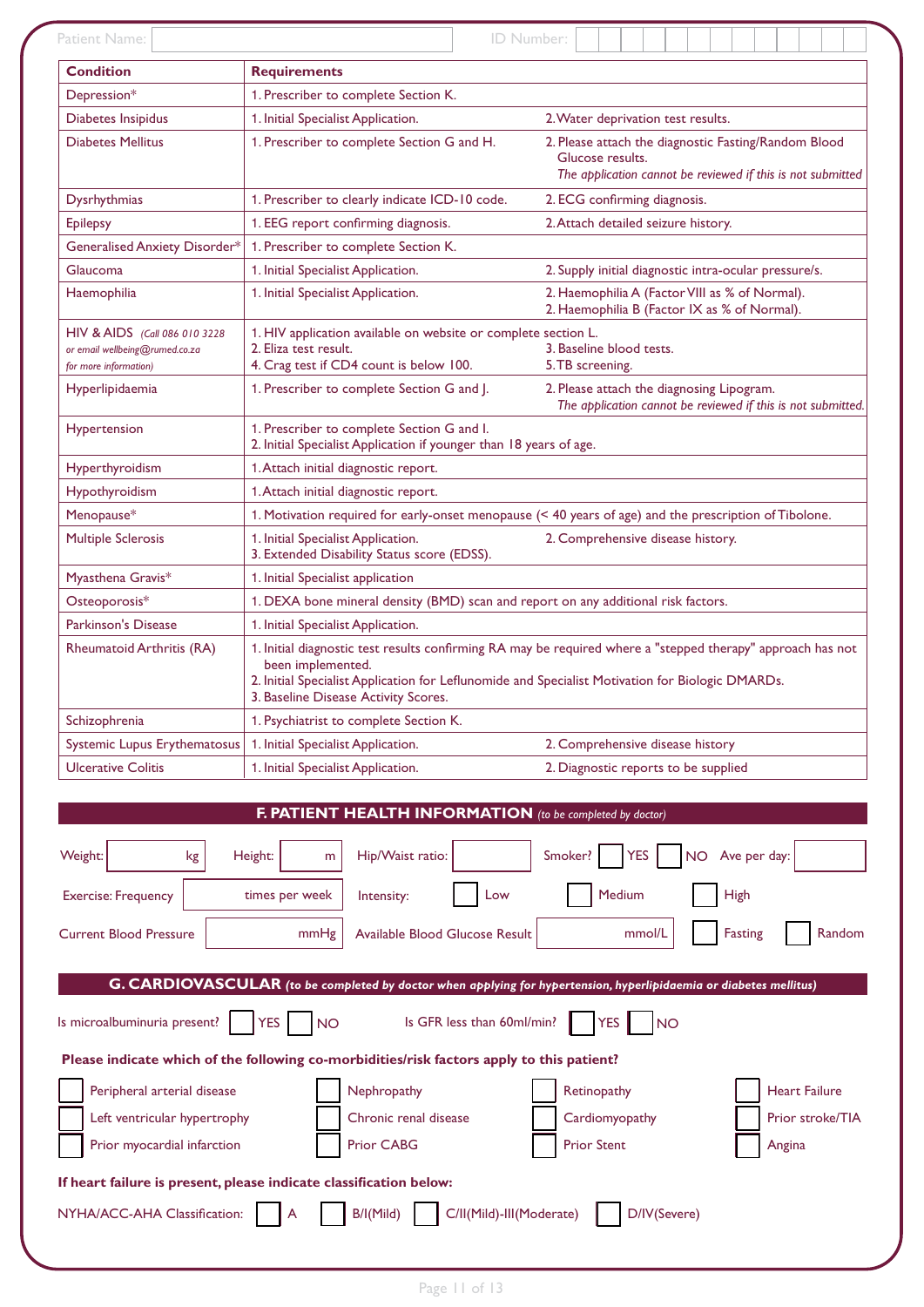| <b>Patient Name:</b>                                                                                                                             |                                                                                               | ID Number:                     |                                                                                                                              |
|--------------------------------------------------------------------------------------------------------------------------------------------------|-----------------------------------------------------------------------------------------------|--------------------------------|------------------------------------------------------------------------------------------------------------------------------|
|                                                                                                                                                  |                                                                                               | <b>H. DIABETES MELLITUS</b>    |                                                                                                                              |
| Please attach the laboratory diagnostic Fasting or Random Blood Glucose results.<br>The application cannot be reviewed if this is not submitted. |                                                                                               |                                |                                                                                                                              |
|                                                                                                                                                  | <b>I. HYPERTENSION</b> (to be completed by doctor when applying for hypertension)             |                                |                                                                                                                              |
| diagnosed patient.                                                                                                                               |                                                                                               |                                | Please supply two blood pressure readings, performed on two different occasions, before initiating drug therapy, for a newly |
| $(1.)$ Date:                                                                                                                                     | mmHg                                                                                          | $(2.)$ Date:                   | mmHg                                                                                                                         |
|                                                                                                                                                  | J. HYPERLIPIDAEMIA (to be completed by doctor when applying for hyperlipidaemia)              |                                |                                                                                                                              |
| Please attach the diagnosing lipogram. The application cannot be reviewed if this is not submitted.                                              |                                                                                               |                                |                                                                                                                              |
| Is there a family history of early-onset arteriosclerotic disease?                                                                               |                                                                                               | <b>YES</b><br><b>NO</b>        | If yes, please provide details below:                                                                                        |
|                                                                                                                                                  |                                                                                               |                                |                                                                                                                              |
| Does the patient suffer from familial hyperlipidaemia?<br>If yes, please provide details below:                                                  | <b>YES</b>                                                                                    | <b>NO</b>                      | Has this been verified by an Endocrinologist?<br>YES<br>NΟ                                                                   |
|                                                                                                                                                  |                                                                                               |                                |                                                                                                                              |
| Please risk your patient as per the Framingham coronary prediction algorithm                                                                     |                                                                                               |                                | $\%$                                                                                                                         |
|                                                                                                                                                  | K. PSYCHIATRIC CONDITIONS (to be completed doctor by when applying for psychiatric disorders) |                                |                                                                                                                              |
| Please indicate DSM IV diagnosis                                                                                                                 |                                                                                               |                                |                                                                                                                              |
| Please indicate number of relapses                                                                                                               |                                                                                               |                                |                                                                                                                              |
|                                                                                                                                                  |                                                                                               | <b>L. HIV &amp; AIDS</b>       |                                                                                                                              |
| Date of HIV Diagnosis                                                                                                                            | Viral Load on Diagnosis                                                                       |                                | CD4 count on Diagnosis                                                                                                       |
| <b>Previous ARV regimen</b>                                                                                                                      | <b>Date Started</b>                                                                           | <b>Date Stopped</b>            | <b>Reason for Change</b>                                                                                                     |
|                                                                                                                                                  |                                                                                               |                                |                                                                                                                              |
|                                                                                                                                                  |                                                                                               |                                |                                                                                                                              |
| Please describe any abnormality on examination or previous significant illness                                                                   |                                                                                               |                                |                                                                                                                              |
| All Baseline Investigations to be attached to application:                                                                                       |                                                                                               | Current Viral load & CD4 count | Creatinine<br>Hep B sAg                                                                                                      |
| U & E<br><b>FBC</b>                                                                                                                              | LFT<br><b>RPR</b>                                                                             | Pap Smear<br>CrAg              | Random Cholesterol & Glucose                                                                                                 |
| YES NO<br><b>TB Screen: Symptomatic</b>                                                                                                          | <u>YES_NO</u><br><b>Investigations: CXR</b>                                                   | <u>YES_NO</u><br>Sputum        | YES NO<br>Is member a candidate for IPT?                                                                                     |
| Alternate contact                                                                                                                                | Relationship                                                                                  |                                | <b>Cellphone Number</b>                                                                                                      |
|                                                                                                                                                  |                                                                                               |                                |                                                                                                                              |
|                                                                                                                                                  | M. MEDICAL PRACTITIONER DETAILS & ADDITIONAL NOTES                                            |                                |                                                                                                                              |
| <b>Surname</b><br>Speciality<br><b>Cellphone Number</b>                                                                                          | <b>Initials</b><br><b>Telephone Number</b><br>d<br>e<br>0<br><b>E-mail Address</b>            | <b>Practice Number</b>         | <b>Fax Number</b><br>d<br>C<br>$\circ$<br>e                                                                                  |
|                                                                                                                                                  |                                                                                               |                                |                                                                                                                              |
| The outcome of this application must be communicated to me via:                                                                                  |                                                                                               | Email address                  | Fax number                                                                                                                   |
|                                                                                                                                                  |                                                                                               |                                |                                                                                                                              |